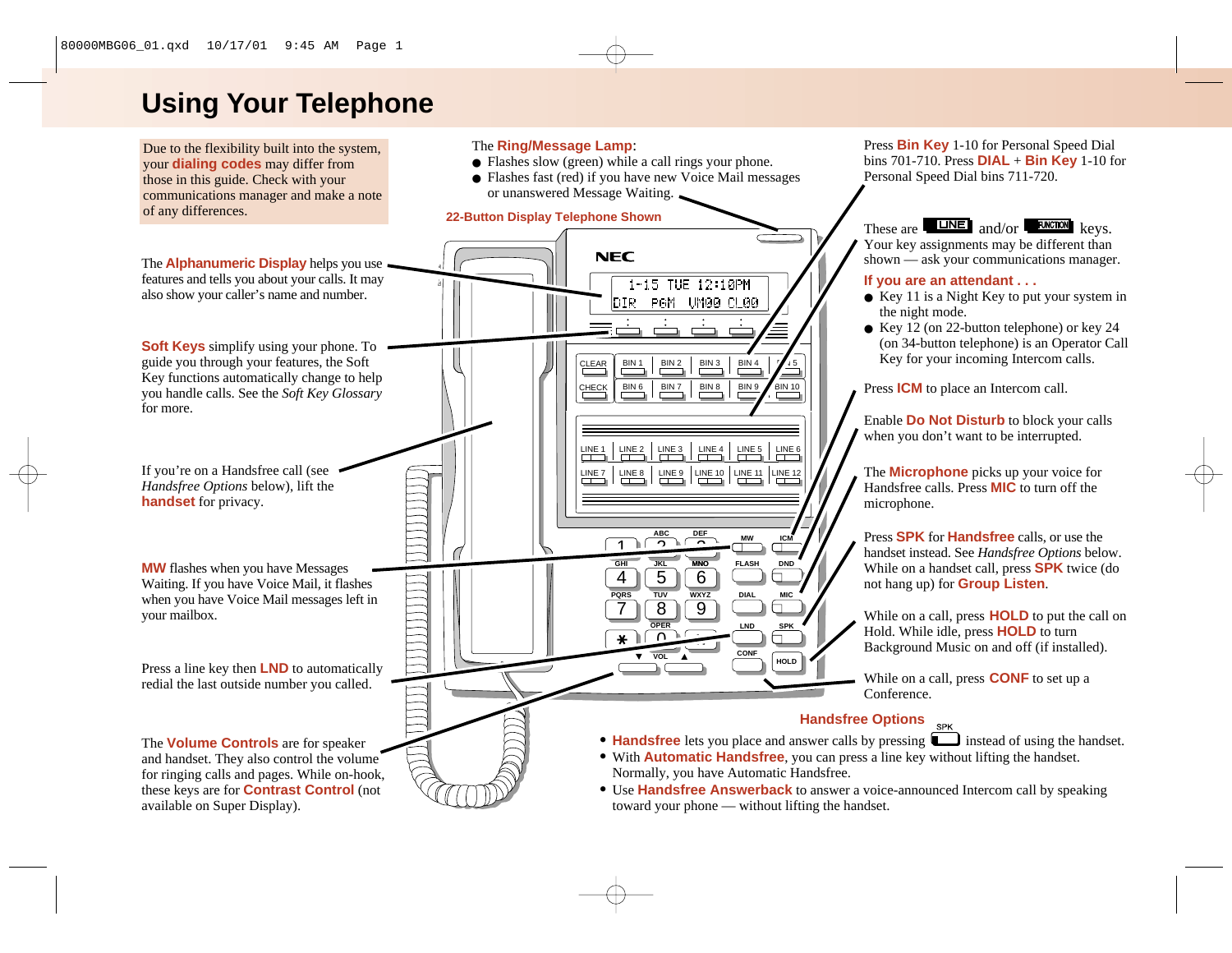# **Placing Calls**

## **Placing an Outside Call . . .**

**Press a line/loop key for quick access:** 1. (Optional) Lift handset.

1. (Optional) Lift handset.

Dial outside number.

**OR**

**OR**

- 2. + Wait for dial tone + Dial number. *•If your system is behind a PBX, you*
	- *may have to dial 9 before your number.*

2.  $\overline{+4}$  +  $\overline{4}$  + Line number (e.g., 01) +

2.  $\overline{+9}$  +  $\overline{9}$  + (Optional) Line group  $(0-8)$  + Dial outside number.

2.  $\Box$  +  $\Box$   $\Box$  + Line number (e.g.,

# **OR**

**Dial codes for outside lines:**

**To quickly redial your last outside call:**

1. (Optional) Lift handset.

 $01$  + Dial outside number.

2. Press an idle line key to preselect a line. 3. Press  $\Box$ 

# **Calling a Co-Worker . . .**

**Dial using the Intercom:**

- 1. (Optional) Lift handset.
	- *• For one-touch calling, press a Call Coverage or Hotline function key.*
- 2. Press  $\Box$ 
	- *• For your Voice Mailbox: Press* **MW** *(then lift handset if not already lifted in step 1).*
	- *• For Paging: Dial \* 1 + Zone (1-7, 0 = all call).*
- 3. Co-worker's extension number.
	- *•If you hear ringing, wait for an answer. If you hear two beeps, begin speaking (or dial 1 to have call ring).*

# **If your call doesn't go through . . .**

## **Camp On and Callback**

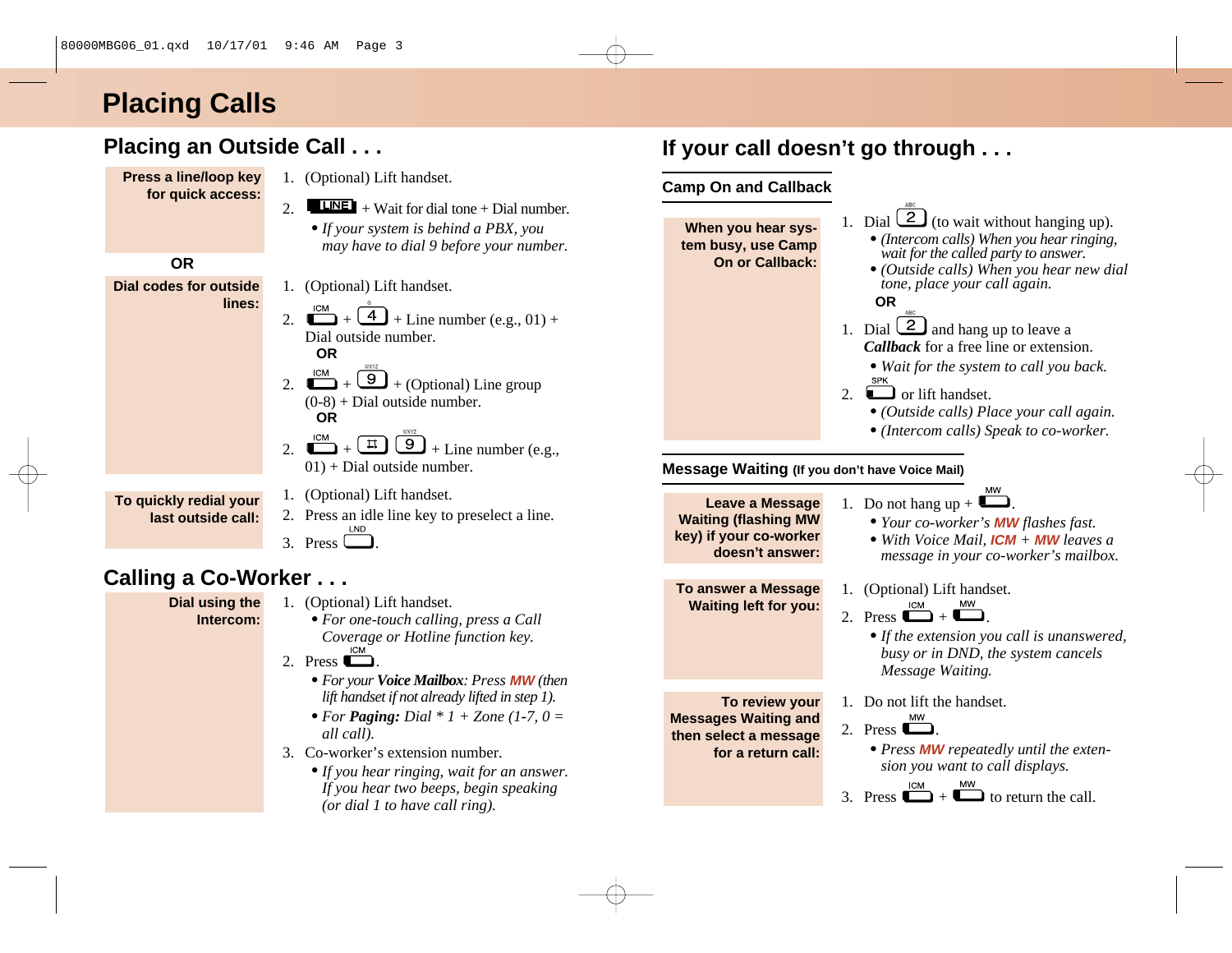# **Answering Calls**

## **Answering Outside Calls . . .**

**If you hear ringing and see a flashing line key:** 1.  $\Box$  or lift handset. *• Press line/loop key if not connected.*

## **Answering Intercom Calls . . .**

#### **Listen for two short beeps:**

- 1. Speak toward your phone or lift the handset.
	- *•If you hear one long ring instead, press* **SPK** *or lift handset to answer.*
	- *• Dialing* **#VA** *<sup>+</sup>* **V** *(***#IR** *in some systems) makes incoming Intercom calls ring your phone.*
	- *• Dialing* **#VA** *<sup>+</sup>* **R** *(***#IV** *in some systems) makes incoming Intercom calls voiceannounce your phone.*

## **Picking up calls not ringing your phone . . .**

**When a call is ringing a co-worker's phone:**

- 1.  $\sum_{n=1}^{\text{SPK}}$  or lift handset.
	- *• You can press a Group Call Pickup or Call Coverage key instead — then skip step 2.*
- $2 \left(\frac{\ast}{\cdot}\right) \left(\frac{\ast}{\cdot}\right) + \text{Co-worker's extension.}$ 
	- *• To pick up a call ringing a phone in your Pickup Group (if you don't have a Group Call Pickup key), dial* **\*#** *instead.*

# **Have a telephone meeting (Conference) . . .**

- **Use Conference to have a telephone meeting:**
- 1. Place/answer call +  $\overline{\phantom{a}}$ .
- 2. Place/answer next call +
	- *• Repeat this step to add more parties.*
	- *•If you hear error tone, you cannot add additional parties.*

## **Quick Reference for Other Features**

| <b>Dial Number</b><br><b>Preview:</b> | Do not lift handset + Dial $*$ + Dial outside number + Press line key to dial<br>the displayed number.                                                                                                                                          |
|---------------------------------------|-------------------------------------------------------------------------------------------------------------------------------------------------------------------------------------------------------------------------------------------------|
| Do Not Disturb:                       | <i>To activate:</i> Press <b>DND</b> .<br><i>To cancel:</i> Press <b>DND</b> .                                                                                                                                                                  |
| Group Listen:                         | <i>To initiate:</i> While on a handset call, press <b>SPK</b> twice (do not hang up).<br>To switch Group Listen to Handsfree: Press <b>SPK</b> twice.<br>To cancel: Do not hang $up + Press$ <b>SPK</b> .                                       |
| <b>Meet Me</b><br>Conference:         | To set up a telephone meeting: Make a Page announcing<br>Conference + Do not hang $up + ICM + Dial #11$ or #12.<br>To join the Conference: $ICM + Dial #11$ or #12. (If you wait too<br>long to dial, you may not be able to join the meeting.) |
| <b>Microphone</b><br>Mute:            | <i>To activate:</i> Press <b>MIC</b> (key on) to mute the Handsfree microphone.<br><i>To cancel:</i> Press <b>MIC</b> (key off).                                                                                                                |

|                                                                                                                                           | <b>Directory Dialing</b>                                                                                                                                                                                                                                                                                                                                                                                                                                                                                                                                                                                                                                                                                                                                                                                                                                                                                          |
|-------------------------------------------------------------------------------------------------------------------------------------------|-------------------------------------------------------------------------------------------------------------------------------------------------------------------------------------------------------------------------------------------------------------------------------------------------------------------------------------------------------------------------------------------------------------------------------------------------------------------------------------------------------------------------------------------------------------------------------------------------------------------------------------------------------------------------------------------------------------------------------------------------------------------------------------------------------------------------------------------------------------------------------------------------------------------|
| At your display<br>telephone, select a<br>co-worker or outside call<br>from a list of names<br>(rather than dialing the<br>phone number): | (Check with your communications manager before using<br>this feature.)<br>D.<br>1<br>2.<br>Dial Directory Dialing type:<br>$=$ Co-worker's extensions.<br>$C = System Speed Dial.$<br>$P =$ Personal Speed Dial.<br>3. Dial the first letter of the desired name (e.g., dial 4)<br>if the first letter begins with G, H or I).<br>OR.<br>Press <b>VOL</b> $\triangle$ or <b>VOL</b> $\triangledown$ to scroll alphabetically<br>through the selected directory. To call the displayed<br>name, just press <b>DIAL</b> .<br>Look at your phone's display and dial the digit for<br>4.<br>the letter/number you want to call (e.g., if the name<br>in step 3 began with G, dial 1).<br>Press <b>VOL</b> $\triangle$ or <b>VOL</b> $\triangledown$ to scroll through all the<br>5.<br>names/numbers that begin with the letter/number<br>you selected.<br>Press <b>DIAL</b> to have the system dial your call.<br>6. |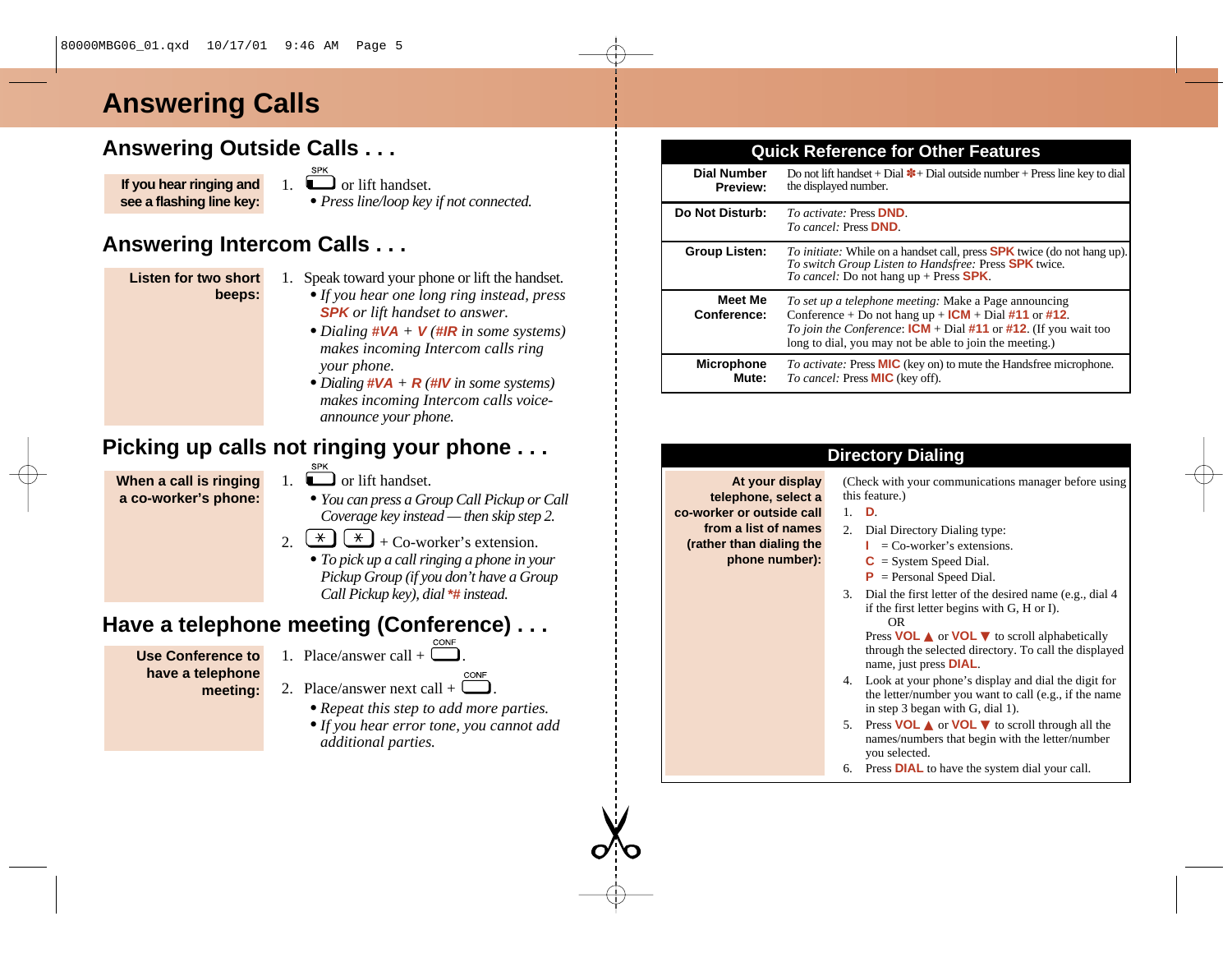| <b>User Programmable Features</b>                                                                                                                                                                                                |                 |                                                                                                                                                                                                                                                                                                                         |  |  |  |  |  |  |
|----------------------------------------------------------------------------------------------------------------------------------------------------------------------------------------------------------------------------------|-----------------|-------------------------------------------------------------------------------------------------------------------------------------------------------------------------------------------------------------------------------------------------------------------------------------------------------------------------|--|--|--|--|--|--|
| To program a feature, press # and the feature's code. For example, to enable incoming Paging, press # and dial VPY,<br>then SPK to hang up. By default, System Speed Dial and Time and Date are only available to the attendant. |                 |                                                                                                                                                                                                                                                                                                                         |  |  |  |  |  |  |
| Feature                                                                                                                                                                                                                          | <b>Mnemonic</b> | Operation                                                                                                                                                                                                                                                                                                               |  |  |  |  |  |  |
| Headset                                                                                                                                                                                                                          | #HS             | $\#HS + Y$ to enable or N to disable $+$ SPK to exit                                                                                                                                                                                                                                                                    |  |  |  |  |  |  |
| Hotline                                                                                                                                                                                                                          | #HL             | $\#HL$ + Press flashing Hotline key + Enter extension for new Hotline<br>$partner + Program$ another Hotline key or SPK to exit.                                                                                                                                                                                        |  |  |  |  |  |  |
| Off Hook Signaling                                                                                                                                                                                                               | #OHS            | #OHS + Select mode (C=Outside line, D=Hotline, I=ICM) + Select<br>option (see below) $+$ SPK to exit.<br><i>Outside line options:</i> $C = Camp On tone, O = Off Hook Ringing, O = None$<br><i>Intercom options:</i> C=Camp On, V=Voice Over, 0=None<br>Hotline Options: C=Camp On, 0=None                              |  |  |  |  |  |  |
| Paging (Incoming)                                                                                                                                                                                                                | #VP             | $\textsf{\#VP} + \textsf{Y}$ to enable or <b>N</b> to disable + <b>SPK</b> to exit.                                                                                                                                                                                                                                     |  |  |  |  |  |  |
| Prime Line Assignment                                                                                                                                                                                                            | #PLA            | <b>#PLA</b> + Press one of your flashing programmable keys or $ICM +$<br><b>SPK</b> to exit.                                                                                                                                                                                                                            |  |  |  |  |  |  |
| Programmable Function<br>Key Assignments                                                                                                                                                                                         | #KP             | $\#KP$ + Press key you want to program + HOLD + ICM + Press VOL<br>Up or VOL Down to select key option $+$ HOLD $+$ enter any addi-<br>tional data (if required) $+$ Press VOL Up or VOL Down to select<br>another key to program, or <b>SPK</b> to exit.                                                               |  |  |  |  |  |  |
| Programmable Function<br>Key Ringing                                                                                                                                                                                             | #RAC            | Call Coverage Keys: $\#RAC +$ Call Coverage Key repeatedly to select<br>ringing mode $+$ SPK to exit.<br>Call Coverage Keys flash as follows: Lamp only=On red, Immediate<br>ring=On green, Delay ring=Fast flash green.                                                                                                |  |  |  |  |  |  |
|                                                                                                                                                                                                                                  | #RAL            | <i>Outside Line Keys:</i> $\text{#RAL}$ + Line Key repeatedly to select ringing<br>mode $+$ SPK to exit.<br>Line keys flash as follows: Lamp only=On red, Immediate ring=On<br>green, Delay ring=Fast flash green, Night ring=Slow flash green.                                                                         |  |  |  |  |  |  |
|                                                                                                                                                                                                                                  | #RAP            | Group Call Pickup Keys: $\#RAP +$ Group Call Pickup Key repeatedly<br>to select ringing mode $+$ <b>SPK</b> to exit.<br>Group Call Pickup Keys flash as follows: Lamp only=On red, Imme-<br>diate ring=On green, Delay ring=Fast flash green.                                                                           |  |  |  |  |  |  |
| <b>Ringing Line Preference</b>                                                                                                                                                                                                   | #RLP            | <b>#RLP</b> + Y to enable or N to disable + SPK to exit.                                                                                                                                                                                                                                                                |  |  |  |  |  |  |
| Speed Dial, Personal                                                                                                                                                                                                             | #SP             | $\textsf{#SP}$ + Press bin key (for bins 701-710) or <b>DIAL</b> then bin key (for<br>bins $711-720$ ) + <b>HOLD</b> + Enter outside line (e.g., 1), line group (e.g.,<br>90), or <b>ICM</b> for Intercom feature $+$ <b>HOLD</b> + Number to store $+$<br>$HOLD + Name + HOLD + Press$ another bin key or SPK to exit. |  |  |  |  |  |  |
| Speed Dial, System                                                                                                                                                                                                               | #SP             | $\textsf{#SP}$ + Dial System Speed Dial bin number (e.g., 200) + <b>HOLD</b> +<br>Enter outside line (e.g., 1), line group (e.g., 90), or <b>ICM</b> for Intercom<br>feature + $HOLD$ + Number to store + $HOLD$ + Name + $HOLD$ +<br>Press another bin key or <b>SPK</b> to exit.                                      |  |  |  |  |  |  |
| Time and Date                                                                                                                                                                                                                    | #TD             | $\text{HTD}$ + Enter time in 24-hour clock using hours (2 digits), minutes (2)<br>digits) and seconds $(2 \text{ digits}) + \text{HOLD} + \text{Enter date using month } (2)$<br>digits), day (2 digits) and year (4 digits) $+$ <b>HOLD</b> $+$ <b>SPK</b> to exit.                                                    |  |  |  |  |  |  |
| <b>Intercom Voice Announce</b><br>(for incoming Intercom calls)                                                                                                                                                                  | #VA             | $\textsf{\#VA} + \textsf{V}$ for voice announce or <b>R</b> for ring $+$ <b>SPK</b> to exit.                                                                                                                                                                                                                            |  |  |  |  |  |  |



# **Handling Your Calls**

## **Your call can wait at your phone . . .**

**Hold**

#### 1. Do not hang  $up + \frac{HOLD}{L}$ *• Your co-workers can retrieve your System Hold calls. To place the call on Exclusive Hold, press* **HOLD** *twice. •Intercom calls automatically go on Exclusive Hold when you press* **HOLD***.*  $\Box$  or lift handset 2. Press flashing **LINE**, OR 2.  $\left[\frac{HOLD}{H} \right]$  if the call was not on a line/loop key (or was an Intercom call). *• You may be able to press* **ICM** *+***\*4** *+ line number (e.g., 01) to pick up a call on Hold at a co-worker's phone.* **Easily retrieve a call from Hold: Use System Hold instead of leaving the handset off-hook:**

# **Send the call you're on to a co-worker . . .**

## **Transfer**

**Send (Transfer) your current call to a co-worker:**

**Park a call in orbit**

**Park your current call in a system orbit so your co-workers can**

**pick it up:**

- 1.  $\Box$  + Dial your co-worker's extension.
	- *• To transfer the call to Voice Mail, press* **MW** *after dialing your co-worker.* **OR**
	- **FUNCTION** (Hotline or Call Coverage).
- $\sum_{n=1}^{\text{ICM}}$  +  $\left(\frac{1}{2}\right)$  + System Park Orbit (60-69).
	- *•If you hear busy, press* **ICM** *and try another orbit.*
	- *• To Page, press* **ICM***, dial \* 1 and the zone number (1-7, 0 for all call).*
- 2. Hang up.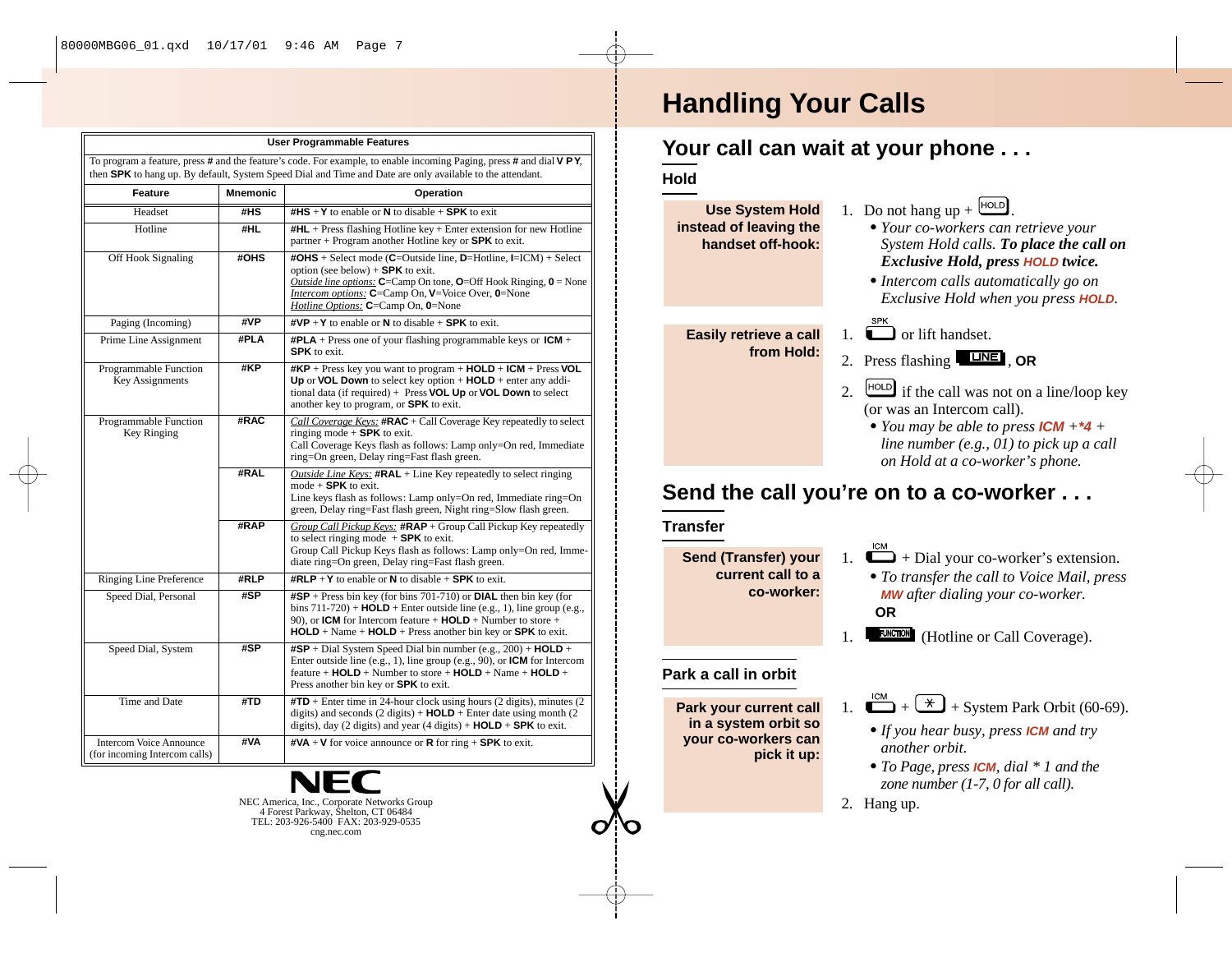# **Placing Calls Quickly**



- **<sup>2</sup>** *= Busy/No Answer*
- **4** *= Immediate*
- $6 = No$  *Answer*
- 4. Dial destination extension (or 0 for your operator).
	- **OR**

Press **MW** or dial Voice Mail master extension number to forward to Voice Mail.

5. Hang up.

## **Quickly dial co-workers and outside calls . . .**

- $\boxed{1}$   $\boxed{7}$   $\boxed{7}$ 
	- *•In some systems you may have to press* **ICM** *and dial* **##** *instead.*
- 2. Dial Personal bin number (701-720). **OR**

Press bin key (for bins 701-710), or **DIAL** + bin key (for bins 711-720).

- $3.$   $HOLD$
- 4. Enter the line number (e.g., 1 for line 1) the system will use for your stored number. **OR**

Enter the line group number (e.g., 90-98 for line groups 0-8) the system will use for your stored number.

## **OR**

Skip this step if storing Intercom codes.

- $5 \quad \text{[HOLD]}$
- 6. Enter the number to store  $+$   $\frac{[HOLD]}{[HOLD]}$

*• You can enter up to 16 digits, using 0-9, # and \*. Press* **MIC** *to insert a pause;* **FLASH** *to insert a Flash.*

7. Enter a name for your Speed Dial number. *• Refer to Keys for Entering Names.* 



9. Repeat from step 2 to program another Personal Speed Dial number.

**OR SPK**  $\Box$  to exit.